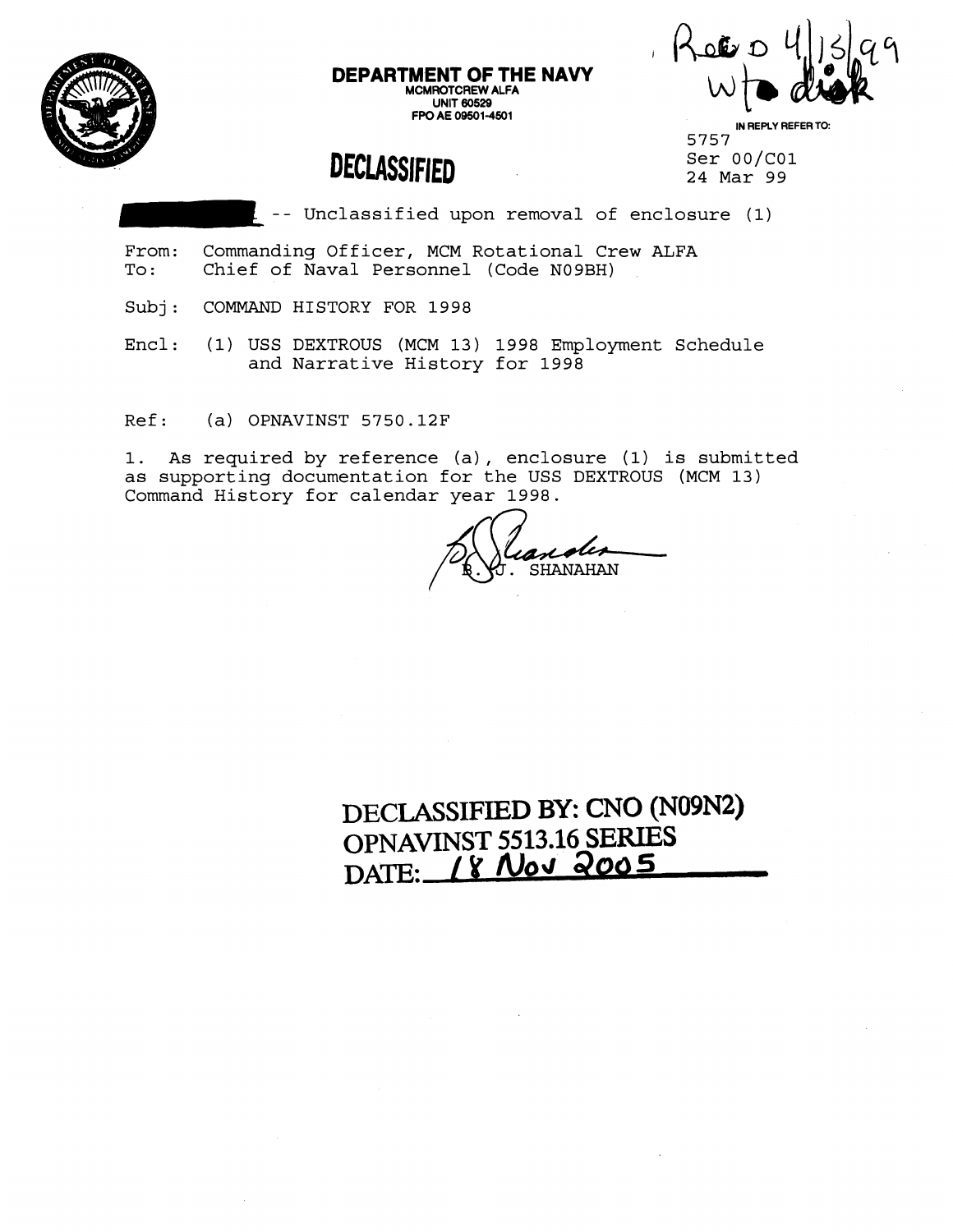# **USS DEXTROUS (MCM 13) 1998 COMMAND HISTORY**

#### **JANUARY**

- 20 MCMROTCREW FOXTROT relieved MCMROTCREW DELTA in USS DEXTROUS.
- 21-24 In port Mina Sulman, Bahrain for maintenance and upkeep.
- 25-27 PUBEX with BANS AL FADHEL.
- 28 In port Mina Sulman, Bahrain, for maintenance and upkeep.
- 29-30 Underway in SHAREM OPAREA for training.
- 3 1 Inport Mina Sulman, Bahrain, for maintenance and upkeep.

#### **FEBRUARY**

- $\mathbf{1}$ Inport Mina Sulman, Bahrain, for maintenance and upkeep.
- $\overline{2}$ Underway en route to Mine Danger Area SIX (MDA-6).
- $3 6$ Mine hunting in MDA-6.
- $7 8$ Aircraft Search OPS NAG.
- Brief stop for fuel at Kuwait City, Kuwait. 9
- Underway en route aircraft search area in Northern Arabian Gulf. 10
- $11 16$ Aircraft Search OPS NAG.
- $17 18$ En route to Doha, Qatar.
- Port visit in Doha, Qatar.  $19-20$
- Underway en route to Mina Sulman, Bahrain.  $21 - 22$
- In port Mina Sulman, Bahrain, for upkeep and maintenance.  $23 - 28$

#### **MARCH**

- Underway SHAREM OPAREA for training.  $\mathbf{1}$
- $\overline{2}$ Enroute to MDA-6.
- $3 5$ Mine hunting in MDA-6.
- Brief stop for fuel at Kuwait City, Kuwait. 6
- $7-10$ Mine hunting in MDA-6.
- $11 13$ Enroute to Sharja, U.A.E.
- Enroute Dubai, U.A.E. 14
- $15 17$ Port visit in Dubai, U.A.E.
- Underway en route to Mina Sulman, Bahrain.  $18-19$
- Inport Mina Sulman, Bahrain. 20
- Underway for Arabian Gulf Combined MCMEX 98.  $21 - 24$
- Inport Mina Sulman, Bahrain.  $25 - 31$

#### **APRIL**

- 1-4 In port Mina Sulman, Bahrain, for maintenance and upkeep.
- 5-7 Enroute Muscat, Oman. Transited Strait of Hormuz.
- 8-12 In port Muscat, Oman.
- 13- 16 Enroute to Mina Sulman, Bahrain. Transited Strait of **Homuz.**
- 18-27 Inport Mina Sulman, Bahrain, for maintenance and upkeep.
- 28-30 Enroute to Jebel Ali, U.A.E. for TAV with USS SIMON LAKE.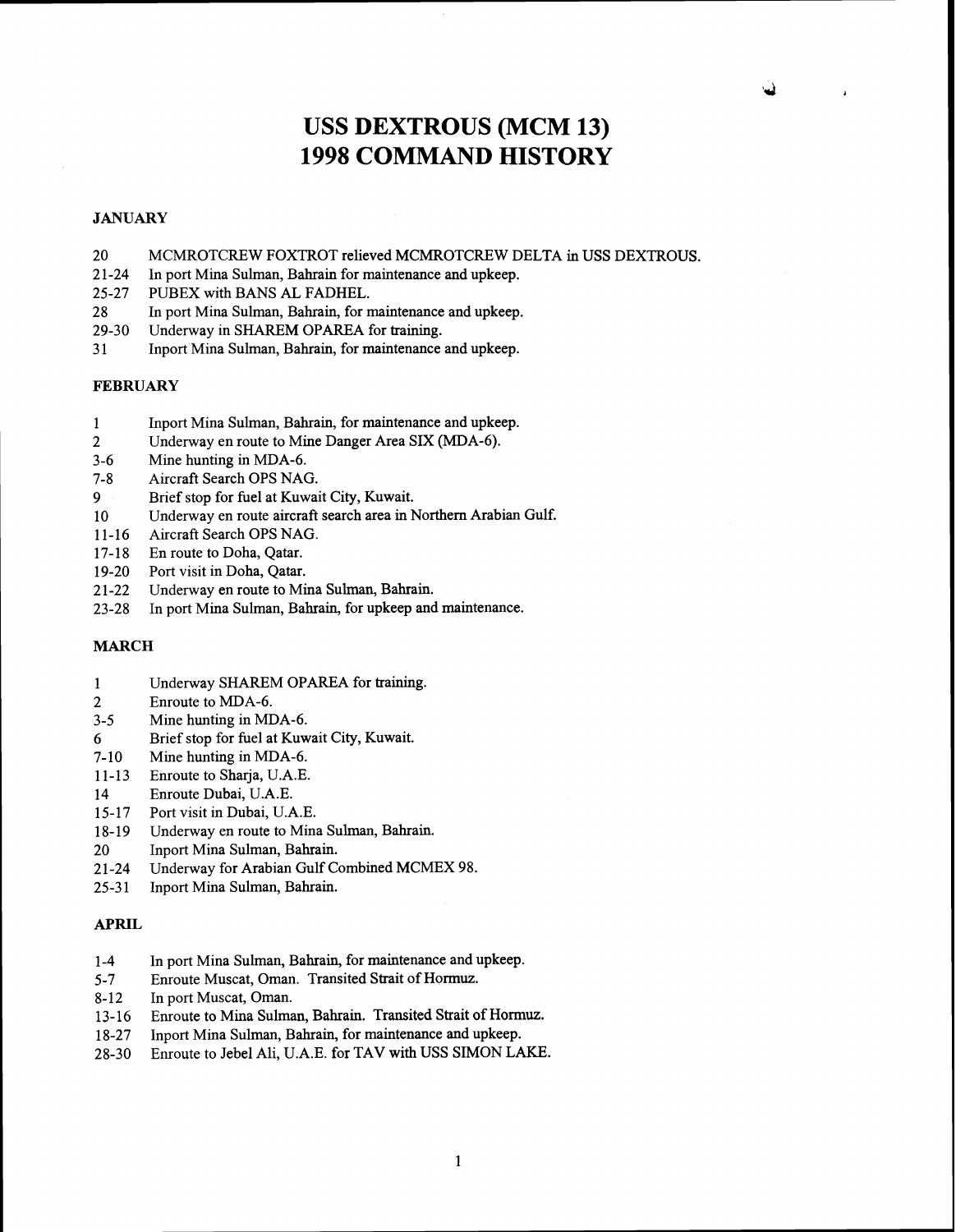# **MAY**

- $1 6$ Inport Jebel Ali, U.A.E. - TAV with USS SIMON LAKE
- $7 8$ Enroute to Jubail, Saudi Arabia.
- Inport Jubail, Saudi Arabia.  $\mathbf{Q}$
- $10 11$ Underway in support of Exercise Nautical Swimmer 98-2.
- Enroute to Mina Sulman, Bahrain.  $12$
- 13 Inport Mina Sulman, Bahrain.
- $14 15$ Underway in support of F/A-18 aircraft search operations.
- 16 Enroute Mina Sulman, Bahrain.
- $17 31$ Inport Mina Sulman, Bahrain.

#### **JUNE**

- 1-24 Inport Mina Sulman, Bahrain, for maintenance and upkeep.<br>25-30 Inport Mina Sulman, Bahrain, for turnover with Crew GOLI
- Inport Mina Sulman, Bahrain, for turnover with Crew GOLF.

#### **JULY**

- 01 MCMROTCREW GOLF relieved MCMROTCREW FOXTROT in USS DEXTROUS (MCM 13).
- 02-08 Inport Mina Sulman, Bahrain<br>09-11 Underway-Unit training Cent
- 09-11 Underway-Unit training Central Arabian Gulf<br>12-27 Inport Mina Sulman, Bahrain Upkeep and M
- 12-27 Inport Mina Sulman, Bahrain Upkeep and Maintenance<br>28-31 Inport Mina Sulman, Bahrain Target/AIT Visit
- Inport Mina Sulman, Bahrain Target/AIT Visit

#### AUGUST

- 01-11 Inport Mina Sulman, Bahrain Target/AIT Visit<br>12-23 Inport Mina Sulman, Bahrain Upkeep and Main
- 12-23 Inport Mina Sulman, Bahrain Upkeep and Maintenance<br>24 Underway Unit training Central Arabian Gulf
- 24 Underway Unit training Central Arabian Gulf<br>25 Inport Mina Sulman, Bahrain
- 25 Inport Mina Sulman, Bahrain<br>26-27 Enroute Jebel Ali, UAE
- Enroute Jebel Ali, UAE
- 28 Inport Jebel Ali, UAE Hull cleaning<br>29-31 Enroute Mina Sulman, Bahrain
- Enroute Mina Sulman, Bahrain

# SEPTEMBER

- $01 02$ Inport Mina Sulman, Bahrain
- $03-08$ MIREM 3 Exercise - Central Arabian Gulf
- 09 Inport Mina Sulman, Bahrain
- 10 Mine recovery - Central Arabian Gulf
- Inport Mina Sulman, Bahrain  $11 - 16$
- Unit training Central Arabian Gulf  $17 - 18$
- Inport Mina Sulman, Bahrain INSURV Begins 19
- $20 21$ Underway for INSURV - UMI
- Inport Mina Sulman, Bahrain  $22 - 24$
- Unit training Central Arabian Gulf  $25 - 27$
- 28-30 Inport Mina Sulman, Bahrain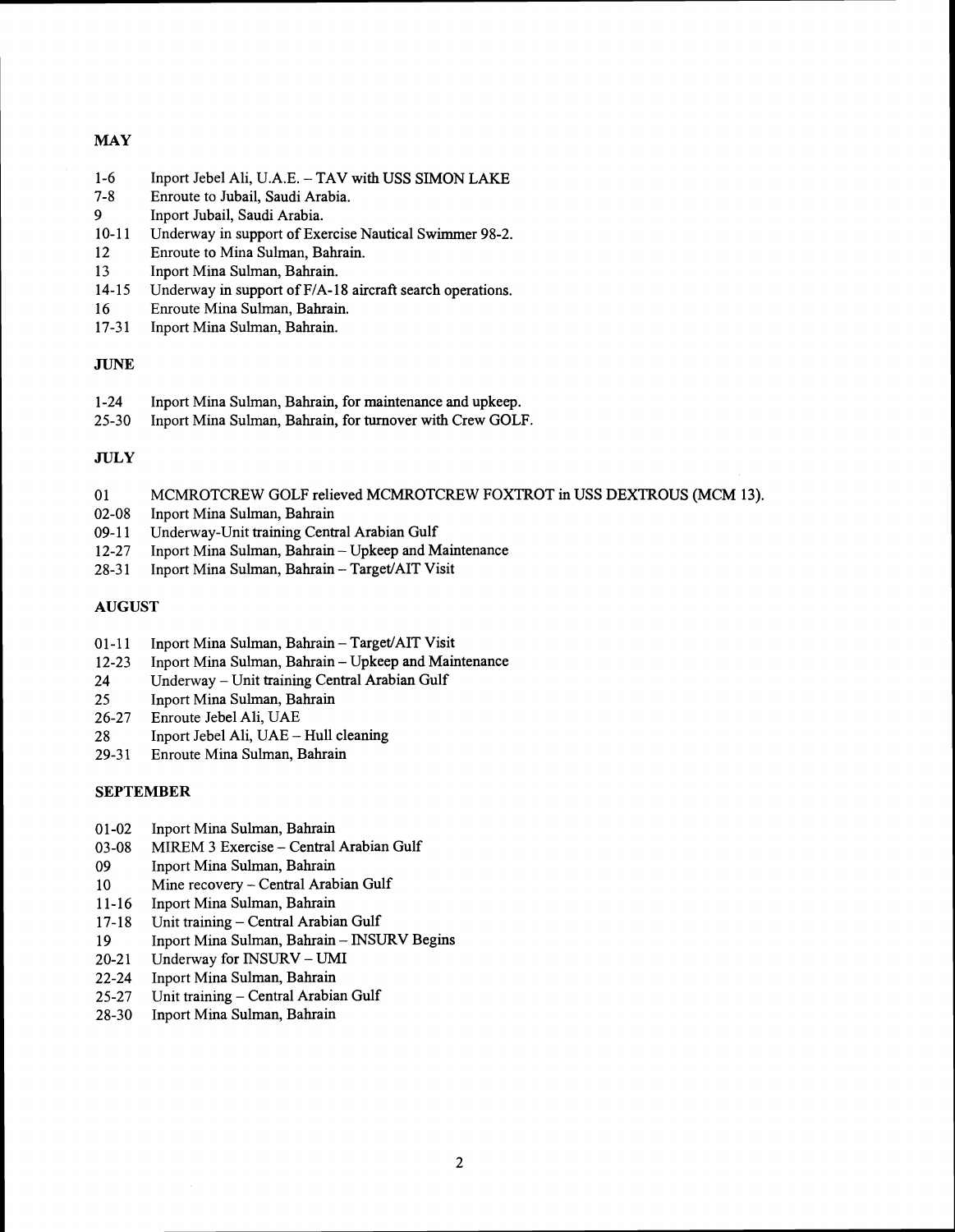## **OCTOBER**

- $01 02$ Enroute Jubail, Saudi Arabia
- $03 04$ Inport Jubail, Saudi Arabia - Red Reef 99 exercise begins
- $05-12$ Underway in support of Red Reef 99
- 13 Inport Jubail, Saudi Arabia
- Enroute Wudam, Oman Straits of Hormuz transit  $14-16$
- $17 18$ lnport Wudam, Oman
- 19 Underway in support of Safe Handling 3-98
- $20-23$ Inport Wudam, Oman
- $24 25$ Underway in support of Khunjar Hadd 99
- Anchored Wudam, Oman 26
- 27 Underway in support of Khunjar Hadd 99
- Underway enroute Abu Dhabi, UAE Straits of Hormuz transit  $28-31$

## **NOVEMBER**

- $01-02$ Inport Abu Dhabi, UAE
- $03 04$ Q-Route Survey, Central Arabian Gulf
- Enroute Bahrain 05
- $07-10$ Logistics Management Assessment - Bahrain
- $11-13$ Upkeep Manama, Bahrain
- $14-19$ Q-Route Survey, North Arabian Gulf
- lnport Baharain  $20 - 21$
- Q-Route Survey, Central Arabian Gulf  $22 - 25$
- $26-30$ Tender Availability, Manama, Bahrain

#### **DECEMBER**

- Tender Availability, Manama, Bahrain  $01 - 04$
- Unit Training, Central Arabian Gulf  $05-08$
- Inport Bahrain 09
- $10-15$ Crew Turnover
- MCMROTCREW ALFA relieved MCMROTCREW GOLF in USS DEXTROUS (MCM 13) 16
- 16 lnport Bahrain
- Underway enroute Northern Arabian Gulf 18
- MCMOPS in Northern Arabian Gulf (OPERATION DESERT FOX)  $19 - 24$
- $25 27$ Unit Training, Central Arabian Gulf
- Inport Bahrain  $28-31$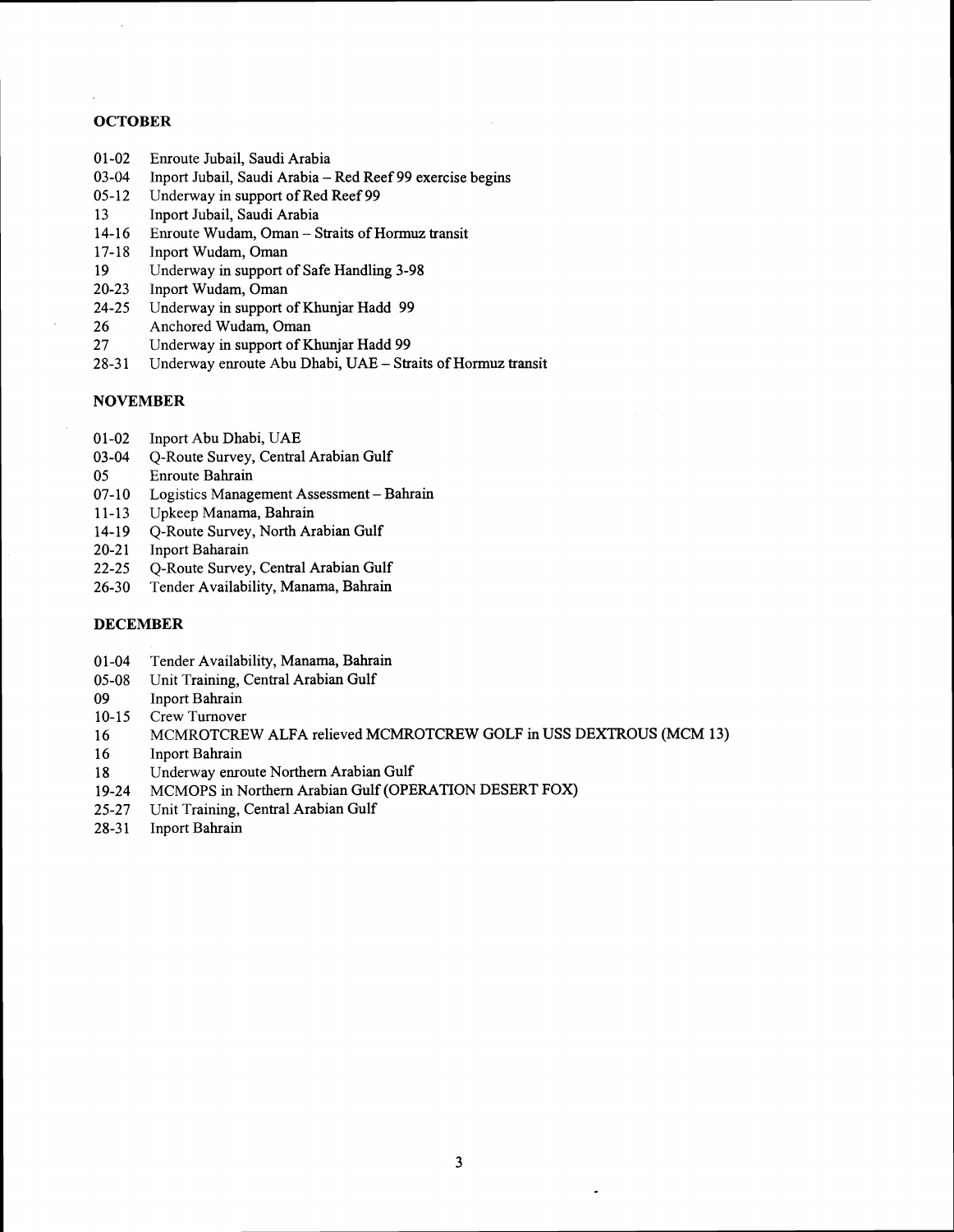#### **COMMAND HISTORY 1998**

# **NARRATIVE**

On 20 January 1998, LCDR David D. Bruhn and MCMROTCREW FOXTROT relieved LCDR M. L. Arture and MCMROTCREW DELTA on board USS DEXTROUS (MCM 13). Turnover took place inport Mina Sulman, Bahrain and was attended by COMCMRON THREE FWD CAPT Carlson. Upon completion of turnover MCMROTCREW DELTA departed Bahrain and returned home to Corpus Christi.

During the first initial week of FOXTROT being embarked in DEXTROUS the crew and ship were visited by CINCPACFLT and FIFTH FLEET. The admirals held an all hands call and discussed the importance of the ship's role in the Arabian Gulf.

The ship went to sea for the first time with FOXTROT embarked on 29 January for a two-day independent training period. During that time the ship ran a Main Space Fire walkthrough, practiced running Q-routes and flew the MNS Vehicle. Upon completion of the training operations the DEXTROUS returned to Mina Sulman, Bahrain to continue preparations for MDA ops starting 02 February.

On the second of February the ship departed Mina Sulman Bahrain for Mine Danger Area Six to commence clearance operations. On the 7th of February, DEXTROUS was tasked to proceed to the Northern Arabian Gulf to assist the USNS John McDonnell in salvage operations. Both ships were task to locate wreckage from two F/A-18 jets that collided the night before. After several days of searching with the SQQ-32 sonar DEXTROUS was released from tasking to make a brief stop for fuel in Kuwait City and return to the salvage site. On return to the salvage site DEXTROUS continued to assist the USNS John McDonnell and the USNS Catawba in search and salvage. On 16 February the DEXTROUS was released fiom tasking by CTF 53.8 to transit to Doha, Qatar for three-day liberty port. Upon arrival in Doha, Qatar the ship raised the AN/SOO-32 maintenance and conducted an inspection. It was discovered the inspection that four stave modules were damaged by debris in the water during minehunting and salvage operations. It was determined that the DEXTROUS would transit back to Mina Sulman, Bahrain for sonar repair after the liberty port of Doha. During the remaining time in Doha, the crew was treated to different families adopting sailors for the day and taking them out and entertaining them for the day. All crewmembers that took part affirmed that it was a extremely enjoyable time and wished that this type of liberty could be arranged in more Arabian Gulf liberty ports.

On the 21 st of February the DEXTROUS got underway fiom Doha, Qatar and commence the over night transit back to Bahrain. Upon arrival in Bahrain the ship conducted an inport replenishment with the USNS GUADELUPE (TAO-200), took on fuel, purchased the new orbit satellite entertainment system for morale of the crew and repaired the AN/SQQ-32 by replacing the damaged staves with replacements received from Coastal Systems Command. Once repairs were completed the ship got underway for MCM training operations in the central Arabian Gulf from the 1st for March to the 2nd of March. During which time the ship streamed the mag-tail for deck training and PMS on the tail and constant meggering device. Other training accomplished during the 2 day period and the transit to **MDA-6** were man overboard (small boat recovery), topside damage, underwater/hull damage, CBR drill, snoopy team training, and Engineering Casualty Control drills.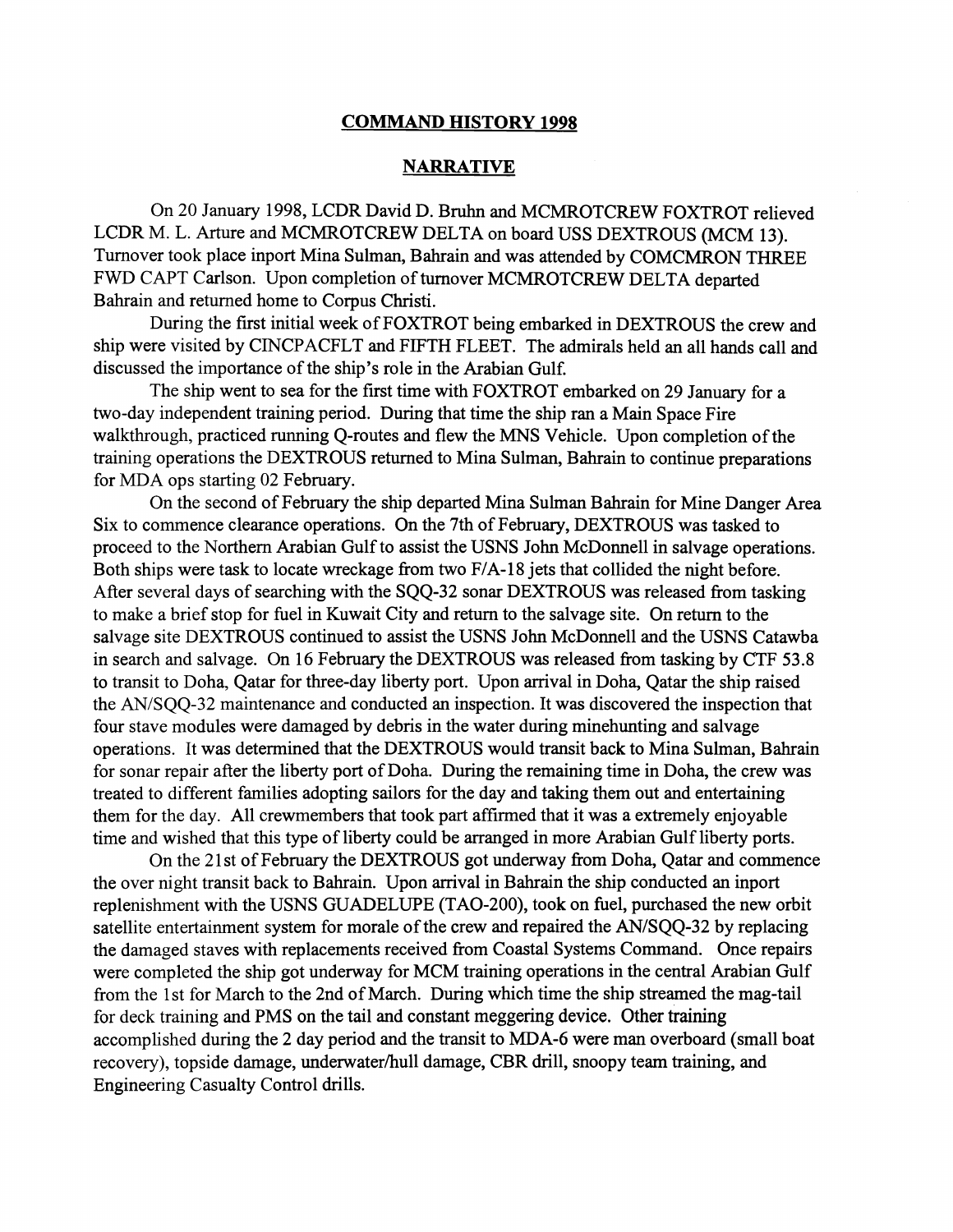On the 4th of March the ship entered MDA-6 to conduct mine clearance operations. After two days of operations the ship departed tasking for a brief stop for fuel in Kuwait City, Kuwait. During the brief stop in Kuwait the ship received fuel, water, FFV, and laundry services. On the afternoon of the 7th the DEXTROUS got underway from Kuwait and transited back to MDA-6 and returned to mine clearance operations. FOXTROT continued mine clearance operations in MDA-6 until the 1 lth of March when it was released off task to transit to Sharja, UAE. On the 13th of March DEXTROUS arrived in Sharja for a one-day stop marking the first US Navy ship to visit this port in three years. On the 14th of March, DEXTROUS got underway from Sharja to make the short trip to Dubai. DEXTROUS conducted a port visit in Dubai from 14-18 March. While inport Dubai, the crew got to experience the sights of Dubai. It also enabled the crew to conduct repairs on the A/C unit and have many relief valves tested. On the 18th of March DEXTROUS got underway to make its return trip to Mina Sulman, Bahrain. On the 20th of March, DEXTROUS arrived in port Mina Sulman, Bahrain. Crew FOXTROT conducted a successful LMA assist from 20-21 March. On the 21st of March, DEXTROUS welcomed EOD Mobile Unit 6 Detachment 12 on board for the AG MCMEX 98. On the afternoon of the 21st, DEXTROUS got underway to commence the exercise and reported on station and on task at 2400 that evening. DEXTROUS found two mines and EOD identified both. EOD conducted two underwater detonations. FINEX was at 2030 on the night of the 24th of March and DEXTROUS began her transit back to Mina Sulman, Bahrain. On the 25th of March, DEXTROUS arrived in port Mina Sulman, Bahrain.

On the 25th of March, DEXTROUS started an eleven-day port visit at Mina Sulman, Bahrain. While inport Bahrain, DEXTROUS conducted an INREP with USNS KILEUA, conducted major repairs to NR. 2 SSDG, took on fuel, conducted coxswain training and enjoyed some much-earned liberty. On 05 April 1998, DEXTROUS got underway to transit to Muscat, Oman. At 0550, 06 April 1998, DEXTROUS entered to the western separation scheme to transit the Straits of Hormuz. At 1800, 06 April 1998, the ship exited the Straits of Hormuz. On 07 April 1998, the ship conducted a M MK-6(h) with TB-27 astern minesweep. The ship arrived Mina Caboos, Berth 8 at 0900, 08 April 1998 for a four-day port visit in Muscat, Oman. While inport Muscat, the ship took on fuel, FFV and received supplies. The crew enjoyed the many sights and the hospitality of the Omani's. Crewmembers were able to spend time at the beach, swimming and snorkeling at the Omani Dive Center, take a tour of the hot springs and Fort Nukhl, and spend the day at the Sultan's School with Omani Children.

On 13 April 1998 the USS DEXTROUS got underway fiom Mina Caboos, Berth 8 for the return transit to Mina Sulman, Bahrain. Upon mooring at berth 4, Mina Sulman, Bahrain the ship commenced a 12-day upkeep period. During the period the ship completed a Diesel Engine Inspection, repairs to 1B MPDE, #2 MPAC and conduct an IAT on the SQQ-32. After completion of 12 day upkeep at Mina Sulman, Bahrain, the ship was underway enroute to Jebel Ali, U.A.E. for a Tender Availability (TAV) with the USS SIMON LAKE (AS 33). The ship conducted a Navigation check ride with Fifth fleet inspection personnel during sea and anchor detail. The ship and Navigation department did outstanding. During the transit the crew conducted Mine Countermeasures training which included putting out a double "O" sweep, main space fire drill, a flying squad drill, and engineering casualty control drills.

On, 30 April 1998, the DEXTROUS, arrived at berth 69, Jebel Ali Port to start a six-day TAV with the SIMON LAKE. During the following six days the ship conducted multiple repairs along with the assistance of personnel from the SIMON LAKE. Repairs included, #2 Air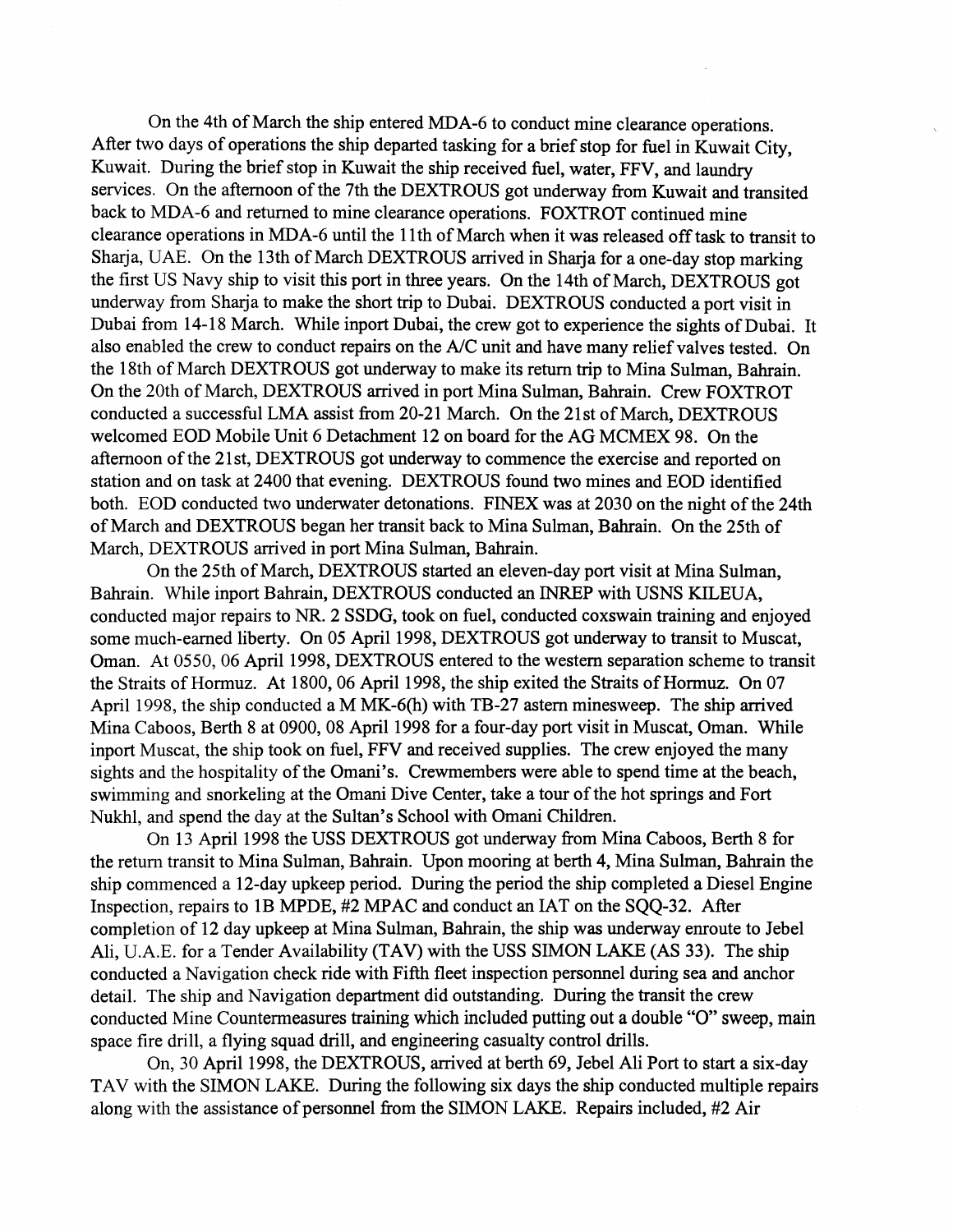conditioning plant, #2 MPAC, multiple lagging jobs, boat davit, j-davit and crane weight testing, multiple cabinet, table top and shelving jobs, and various other painstaking jobs that you the past few years the two MCM's predeployed in the Arabian Gulf and a extremely difficult time completing. DEXTROUS was able to get valuable medical and dental appoints for its personnel, the ships store received a load out including hard to find items in the Gulf, the crew made use of the barber shop, disbursing, postal office and ships store on the tender. Overall, the six days in Jebel Ali, were time well spent both for the USS DEXTROUS and her crew.

Upon completion of the TAV, DEXTROUS set sails for Jubail, Saudi Arabia and the NAUTICAL SWIMMER EXERCISE. During the transit the ship conducted a DASMN Drill, prepared for the upcoming exercise and ran a familiarization fire for non-gun qualified personnel. On, 09 May 1998, the ship entered the Commercial port of Jubail, Saudi Arab, berth 2 for Nautical Swimmer Pre-sail Conference and luncheon onboard USS BRISCOE. Participated in Nautical Swimmer Exercise 10- 12 May, including conducting breakout procedures, Q-routing, Minehunting, Mine Neutralization (EOD), and various other exercise such as flashing light. Upon completion of Nautical Swimmer, the ship anchored of the Royal Saudi Naval Base, Jubail for hot wash up. Once the Captain made his return for the hot wash up the ship set sail for Bahrain to could a one day INREP prior to getting underway for F/A-18 Salvage operations in the Northern Arabian Gulf (NAG). From the 16th to the 17th of May the USS DEXTROUS conducted F/A-18 Salvage Operations in the NAG. Due to the failure of 2 Ships Service Diesel Generator, the Reverse Osmosis and 1A Ships Service Diesel Generator being out of alignment, the DEXTROUS was forced to return to Mina Sulman, Bahrain for repairs. After arriving back in Bahrain, 2SSDG was condemned by the Diesel Inspector and a new engine was procured.

The remainder of May and the month of June were spent changing out 2 SSDG and 1A SSDG while inport Mina Sulman, Bahrain. The first contingent of MCMROTCREW GOLF arrived in Bahrain on the  $23<sup>rd</sup>$  of June and crew turnover began on the  $24<sup>th</sup>$  of June.

On 01 July 1998, LCDR John B. Bowie and MCMROTCREW GOLF relieved LCDR David D. Bruhn and MCMROTCREW FOXTROT on board USS DEXTROUS (MCM 13).

Crew GOLF spent the first week onboard DEXTROUS settling in and completing the 2 SSDG repairs started by Crew FOXTROT. Crew GOLF was underway in DEXTROUS for the first time on 09 July for engineering shakedown, crew training and operational orientation. Repairs were still in progress on 1A SSDG and following return to port on 11 July problems were discovered with 1B SSDG. Diesel Inspectors subsequently condemned both 1A and 1B SSDG's and deemed both engines in need of replacing. DEXTROUS spent the remainder of the month replacing, installing and aligning the new generators while simultaneously preparing the ship for the Target/AIT assessment.

Target/AIT commenced on 28 July and continued through 11 August. With the assistance of various technical representatives, all major systems were inspected and the assessment team expedited the needed parts. The assessment was critical in maintaining the forward presence and readiness of DEXTROUS. Throughout the assessment, **work** continued on both generators. SIMA Ingleside and the DEXTROUS worked together to ensure the installations and alignments were done correctly and efficiently.

Following completion of the generator installations DEXTROUS was underway for unit training on 24 August and returned to port for engine inspections on 25 August. Successful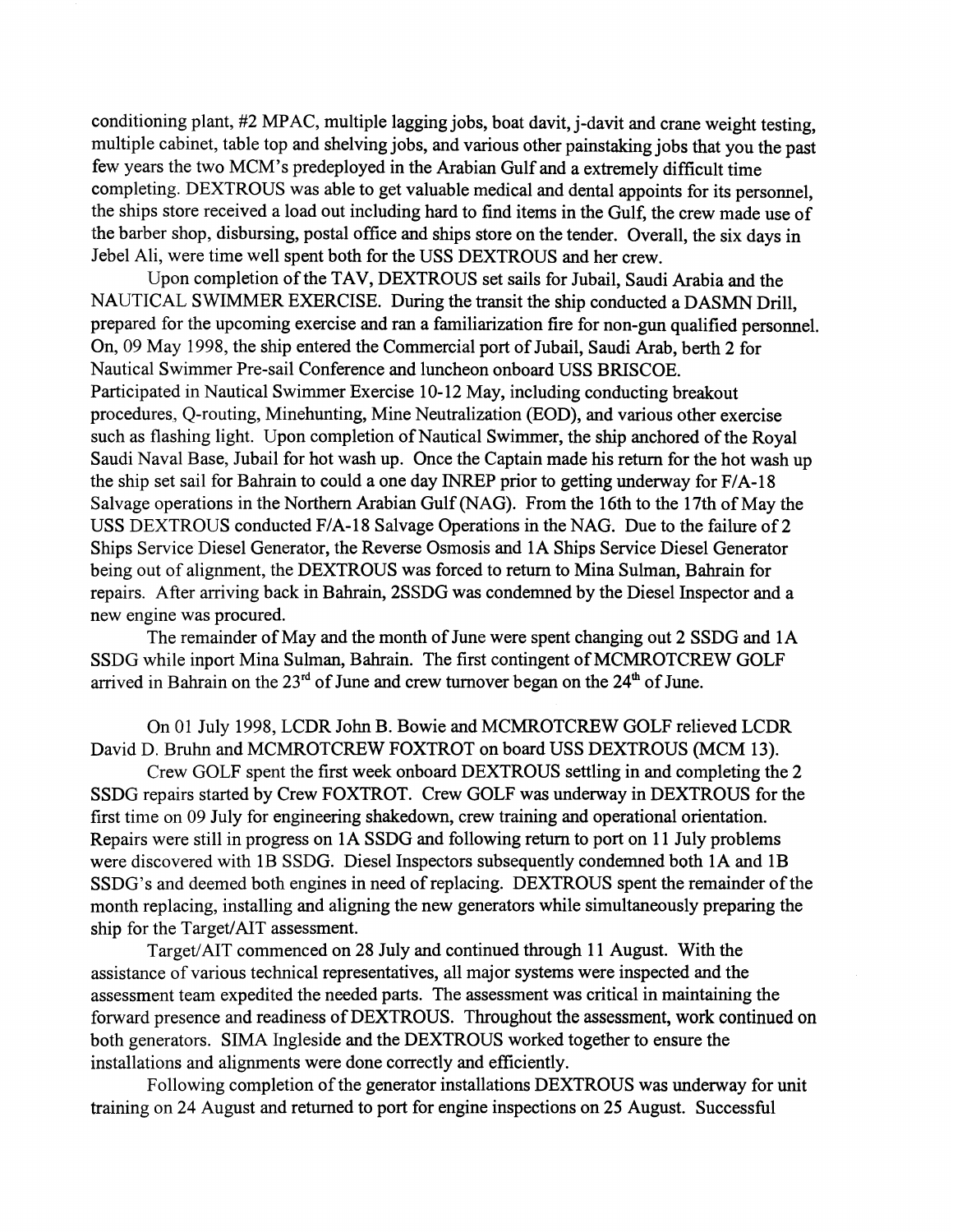engine inspections sent DEXTROUS on her way to Jebel Ali, UAE for a much needed hull cleaning. DEXTROUS was underway for Jebel Ali on 26 August and arrived late in the afternoon on 27 August. Hull cleaning commenced at first light on the  $28<sup>th</sup>$  and was completed in time for DEXTROUS to be underway by late afternoon on 28 August, enroute Bahrain to make preparations for the upcoming MIREM 3 exercise.

DEXTROUS arrived in Mina Sulman, Bahrain 01 September and immediately embarked members of Naval Surface Warfare Development Group, Little Creek, Virginia for the exercise. MIREM 3 commenced 03 September and was conducted in tandem with USS ARDENT. DEXTROUS spent six days using various developmental tactics and conducting MCM vulnerability tests. The exercise was a great success and provided information for developing mine countermeasure tactics for the Arabian Gulf.

DEXTROUS returned to Bahrain for a quick stop on 9 September to disembark the NSWDG personnel. 09 September was spent in the MIREM oparea recovering mines that had been laid for the exercise. DEXTROUS returned to Bahrain on 11 September to commence inport preparations for the upcoming INSURVIUMI inspection.

DEXTROUS took advantage of the inport period, using the time to position mine sweep gear and ready the ship for various demonstrations, which were to be conducted during the INSURVIUMI. DEXTROUS used an underway period from 17 - 18 September to conduct rehearsal for the Underway Material Inspection portion of the INSURV. The time was used wisely as DEXTROUS worked out conflicts between demonstrations and completed a satisfactory full power run prior to returning to Bahrain.

INSURV commence on the morning of 19 September. The majority of the inport demonstrations and inspections were completed on the 19". DEXTROUS got underway on the morning of 20 September and conducted the underway UMI portion of INSURV. Unfortunately DEXTROUS was unable to complete a successful full power run do to an oil leak on 2B MPDE 15 minutes prior to completion of the run. Sonar operated unsatisfactorily, as expected, due to the outstanding CASREP for various detect and classify cards, connectors and switches. DEXTROUS disembarked the INSURV Board personnel via small boat at Sitrah Anchorage, Bahrain and then proceeded out to international waters to await diplomatic clearance for entry to Bahrain. DEXTROUS returned to Bahrain on 21 September and completed the details of INSURV/UMI by 23 September.

The crew took advantage of the liberty on 24 September following a rigorous inspection. DEXTROUS was underway again from  $25 - 27$  September conducting mine recovery in preparation for the upcoming Exercise Red Reef 99 which was to be conducted with the Royal Saudi Navy in the waters surrounding Jubail, Saudi Arabia.

DEXTROUS spent 28 – 30 September making final preparations for extended operations in the Arabian Gulf and Gulf of Oman, which would include three multi-national exercises and span a period of 37 days. During this period DEXTROUS also embarked EOD Mobile Unit Six Detachment Two. DEXTROUS was underway on 01 October enroute Jubail, Saudi Arabia, arriving 03 October for pre-exercise conferences.

The underway portion of Exercise Red Reef 99 commenced on 05 Oct and saw DEXTROUS conducting a leadthrough exercise with USS VALLEY FORGE, USS DULUTH, and USS JARRETT. The remainder of the exercise was spent conducting mine clearance operations in a geo-translated amphibious landing area outside King Abdul Aziz Naval Base,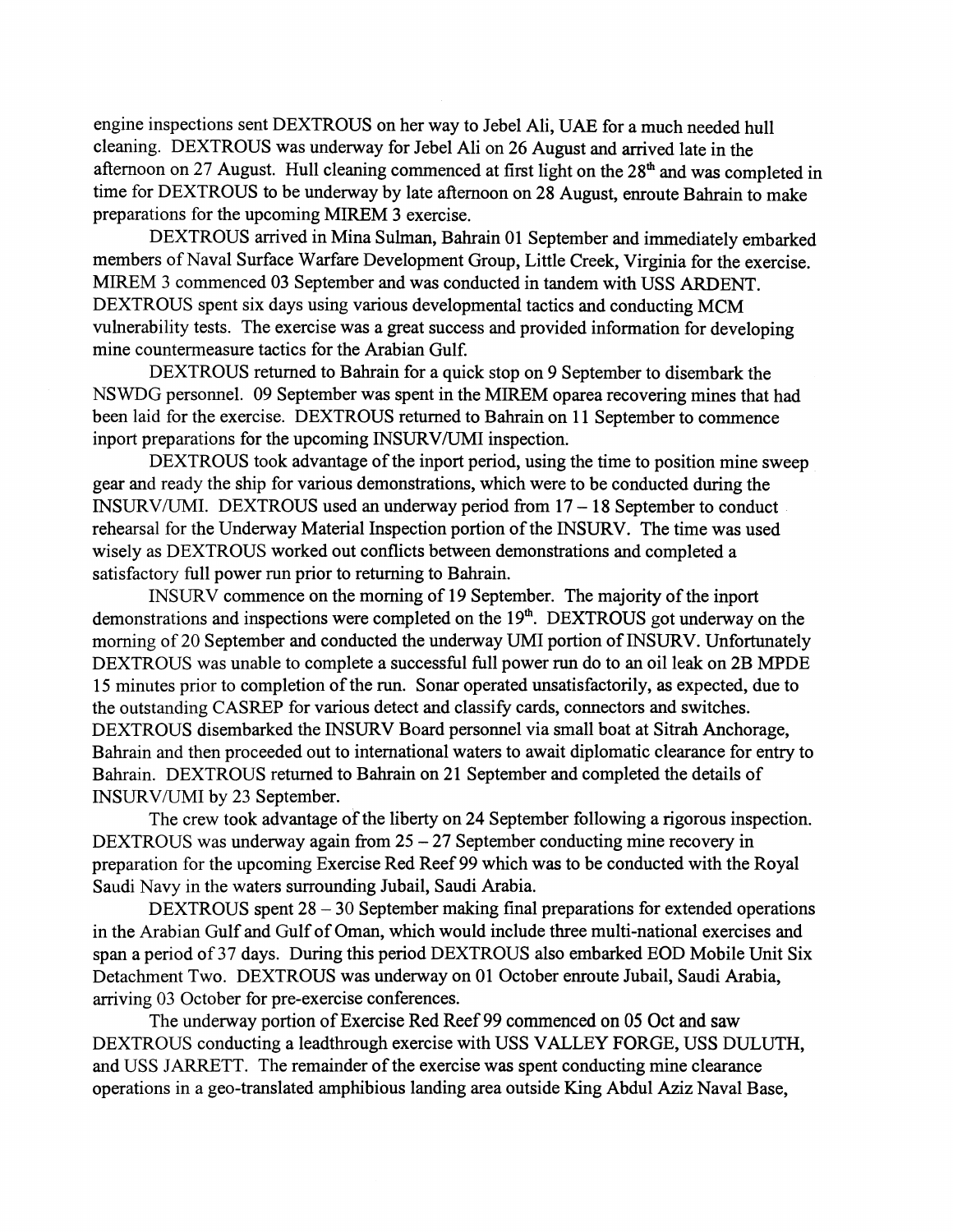Jubail. DEXTROUS had the opportunity to conduct HF communications, tactical maneuvering and leapfrog exercises with USS ARDENT and Royal Saudi Navy MCM forces.

DEXTROUS returned to Jubail for the hot wash-up and luncheon on 13 October. Immediately following the completion of the luncheon, DEXTROUS was underway for a Straits of Hormuz transit and two exercises in Wudam, Oman.

DEXTROUS entered the Straits of Hormuz on 15 October and completed the transit without incident. DEXTROUS arrived in Wudam, Oman on 17 October and commenced Exercise Safe Handling 3-98. DEXTROUS was able to spend the majority of the exercise inport acting as a support unit for the embarked EOD Detachment. The  $19<sup>th</sup>$  of October was spent underway conducting a transfer of a Transportable Re-Compression System (TRCS from USNS CATAWBA. The transfer was conducted underway and involved expert shiphandling by both crews. DEXTROUS made the approach and was tied alongside CATAWBA for approximately ninety minutes. The transfer was conducted safely, professionally and without incident.

DEXTROUS returned to Wudam following the transfer of the TRCS and enjoyed three days inport. The crew utilized the Omani Naval Base facilities and were offered transportation to Muscat to take advantage of the ample shopping opportunities offered in the city.

DEXTROUS began Exercise Khunjar Hadd 99 by conducting **3** separate leadthrough exercises with the FS SOMME, FS LaFAYETTE and USS FLETCHER. DEXTROUS spent 25 September competing in various sporting competitions with crews from the British, French, Omani and U.S. navies. Following the competitions, DEXTROUS conducted a night leadthrough involving the original three plus the HMS CUMBERLAND and RFAS BRAMBLELEAF. The 27<sup>th</sup> of October afforded DEXTROUS the opportunity to participate in Anti-Air Warfare (AAW) exercises. DEXTROUS acted as the high value unit and guide while the Surface Action Group engaged simulated attacks by Omani Jaguar aircraft.

Following completion of the AAW exercises, DEXTROUS and RFAS BRAMBLELEAF departed and conducted an astern refueling exercise. The exercise was a great success and provided many personnel with the knowledge needed when conducting the rarely used astern refueling. Following the astern refueling, DEXTROUS and BRAMBLELEAF rejoined the exercise and conducted the exercise photoex. DEXTROUS then returned to the Wudam anchorage and awaited the exercise debrief which would be held on the FS SOMME. Immediately following the debrief, DEXTROUS was underway enroute the Straits of Hormuz and Abu Dhabi, UAE.

DEXTROUS transited the Straits of Hormuz on 30 October and entered Abu Dhabi, UAE to conduct a port visit and demonstrate the capabilities of the mine hunting system onboard for the Deputy Chief of Naval Operations of the UAE. DEXTROUS hosted several UAE Naval officers on the first of November and provided a comprehensive demonstration of the entire Combat Systems suite. Following the demonstration, DEXTROUS entered port for a short port visit prior to returning to Bahrain.

DEXTROUS was underway on 03 November and conducted Q-Route surveys through the 4<sup>th</sup> of November. Upon completion of the Q-Route, DEXTROUS began transiting towards Bahrain and entered Mina Sulman port facility on the morning of 06 November. During the transit the final preparations for the upcoming Logistics Management Assessment (LMA), to be held  $07 - 10$  Nov, were completed.

Upon arrival in Bahrain DEXTROUS immediately began LMA and successfully completed the assessment on 10 Nov. DEXTROUS also had the opportunity to host **RADM**